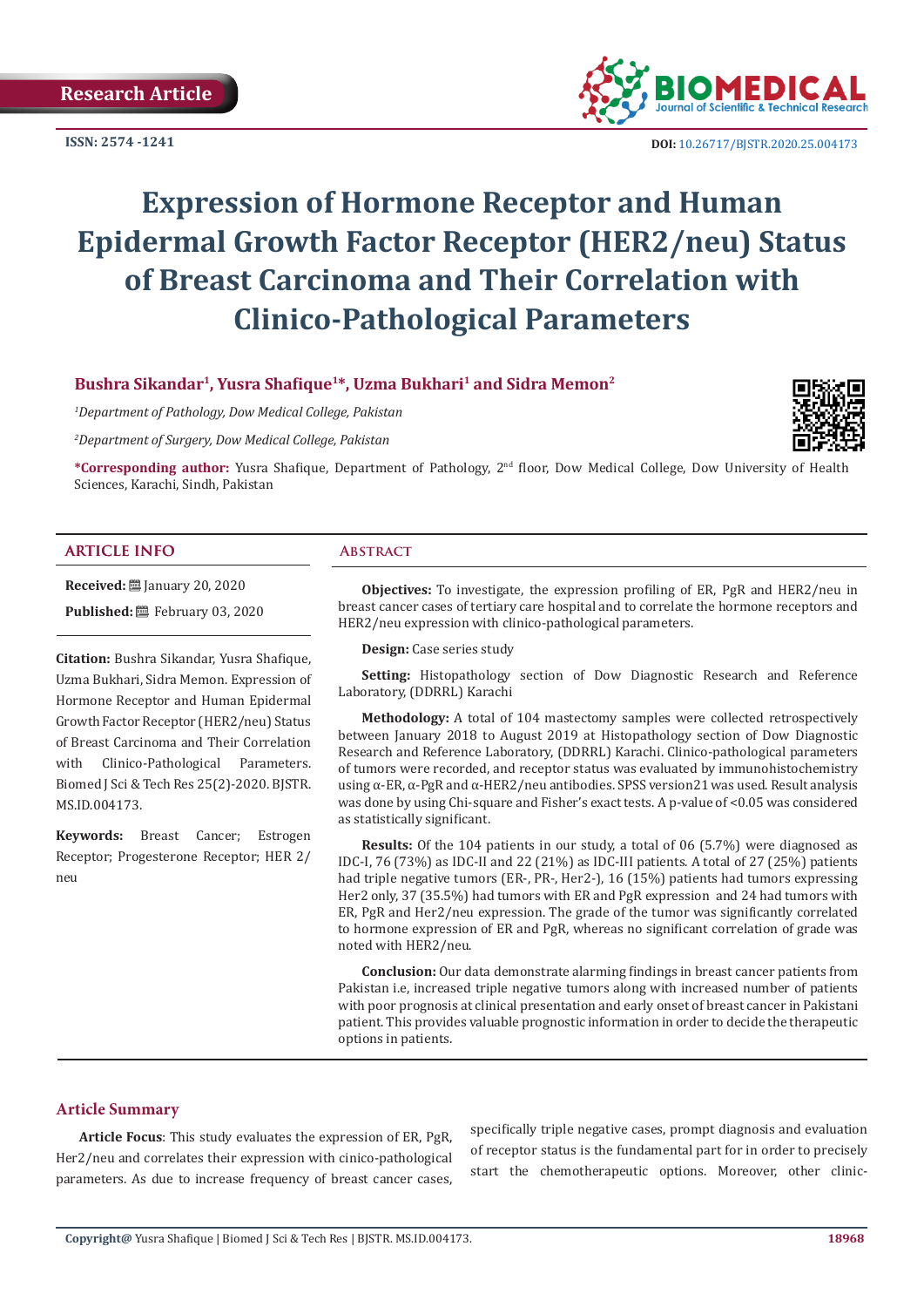pathological parameters are critically decisive in correlating the prognosis of the patient and aiding in planning the strategies for targeted treatment options which is relevant for individual patient.

**Key Message**: Breast cancer is the most common tumor in females across the pocket of the globe. The diagnosis and prognosis of breast cancer depends on hormone receptor and HER2/neu status. The expression of these receptors and clinic pathologic parameters differ in various ethnic population of world. In this context, it becomes highly relevant to investigate tumor biology in our population in order to devise appropriate diagnostic, therapeutic and prognostic approaches.

#### **Strengths and limitations of Study**

a) Our study suggests, that in Pakistan, there is increase frequency of triple negative breast cancer which demands correlation with more parameters for predicting early prognosis and decision the strategic plan for further treatment option.

b) One of the limitations is we did not use Fluorescence hybridization in situ (FISH) assay in order to further re-evaluate HER 2/neu (+2 equivocal cases), due to budget/ resources and time constrain.

c) All cases are of invasive ducal carcinoma, a subtype of breast cancer, other subtypes are excluded in the study.

# **Introduction**

Breast cancer is the second most common cancer amongst all cancers and fifth major cause of cancer associated deaths globally [1]. In year 2018, 2.1 million new cases of breast cancer were reported out of 18.1 million cases worldwide. In Pakistan breast cancer ranks the first most common cancer with 19.6% of all new cancers reported and first most common cause of cancer associated deaths with 14.5% mortality [1-3]. Interestingly, tumor biology

as well as clinico-pathological features of breast carcinogenesis follow varying footprints in different geographical pockets of the globe [4,5]. For example, contrary to the Western countries where breast cancer is common in 60-70 years of age, in Pakistan it is more common in a younger age group (mean age of breast cancer diagnosis is 40-50 years) [5,6]. Moreover, expression patterns of estrogen receptor (ER), progesterone receptor (PgR) and HER2/ neu differs substantially in different ethnic groups across the world [7,8]. In this context, it becomes highly relevant to investigate tumor biology in various ethnic populations in order to devise appropriate diagnostic, therapeutic and prognostic approaches.

A major challenge while classifying breast tumors is to adapt such a classification system that accurately predicts/depicts patient's prognosis. In this attempt, various prognostic factors have been used that anticipate the outcome of patient in absence of systemic therapy, estimate the outcome of systemic therapy and also act as predictive factors [9]. This includes the more conventionally used tumor grading system [10,11] and a relatively neoteric algorithm, the Nottingham Prognostic Index (NPI), which is calculated using tumor grade, tumor size and lymph node metastasis [12-14]. More recently, expression patterns of ER, PgR and HER2/neu expression is also detrimental in starting the anti-Her2 therapy (Herceptin). Globally, ER expression is reported in 75%, PgR expression in 65% and HER2/neu expression in 20-25% of breast tumours [11,15,16]. Expression of ER and PgR denotes a favorable prognosis while HER 2/neu expression is considered as a marker of tumor aggression [11,17]. The worst prognostic group however is triple negative/ basal like (ER-, PgR-, Her2/neu-) breast tumors, which accounts for 15% of breast tumors globally [18]. Data regarding expression patterns of ER, PgR and HER2/neu in breast cancer from Pakistani patients is scanty and therefore demands active investigation. In this study, breast cancer patients were investigated for various clinico-pathological parameters as well as ER, PgR and HER 2/neu expression status.

# **Materials and Methods**



**Figure 1:** Formalin fixed tissue sections from breast cancer patients stained with Haematoxylin and Eosin. Microphotographs of H&E of Infiltrating Ductal Carcinoma at original magnification at x40 are shown (a) IDC-I (b) IDC-II (c) IDC-III.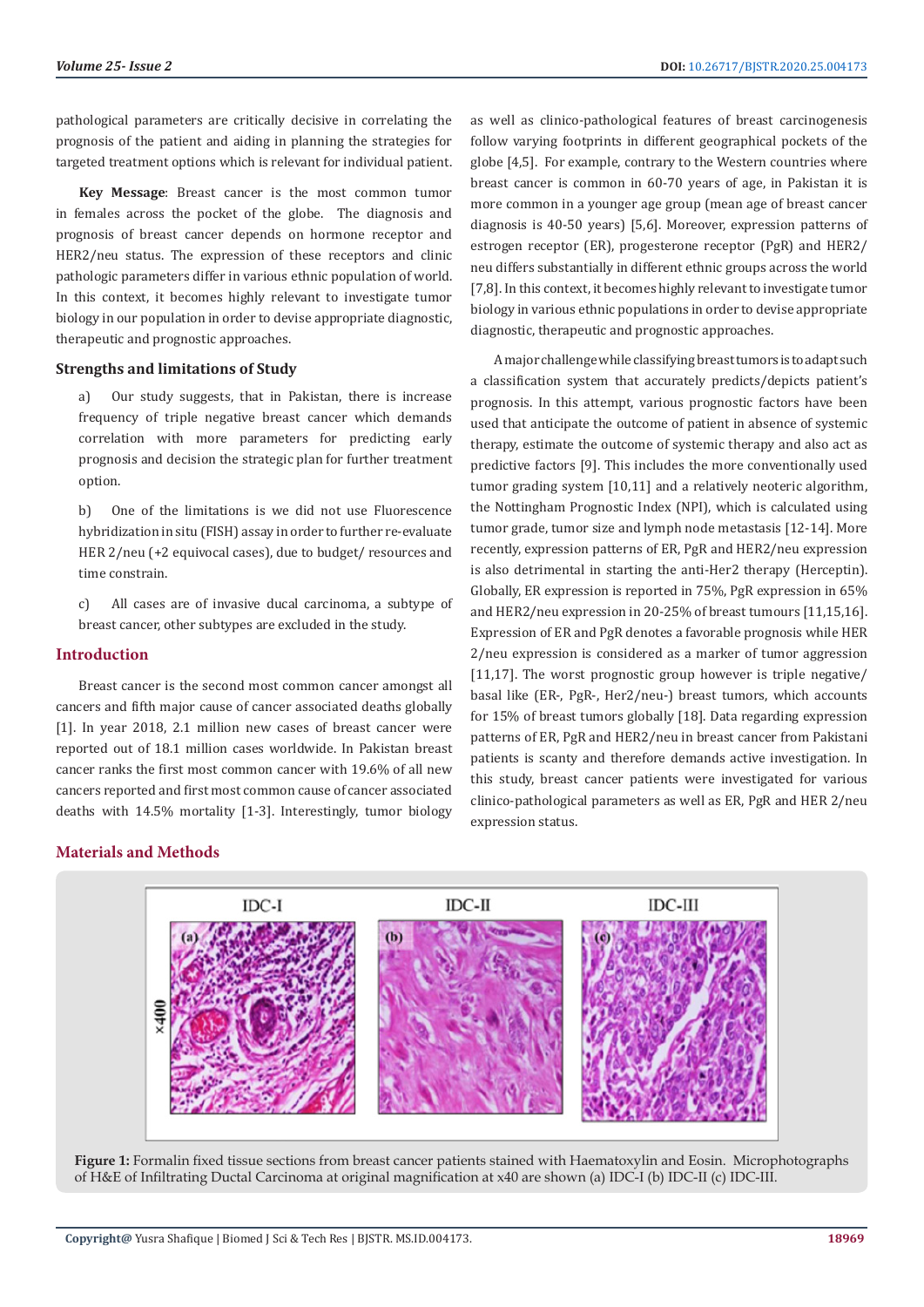The study was conducted at the Dow University of Health Sciences (DUHS) Karachi after ethical approval (Ref # IRB-460/ DUHS/14). A total of 104 mastectomy specimens (with lymph node dissections) from January 2019 to August 2019 were recruited in the study. Breast tumors and lymph nodes resected during the surgery were transported to the Histopathology section of the Dow diagnostic research and reference laboratory in 10% neutral buffered formalin. Clinico-pathological data were recorded for age, tumor size, tumor grade, presence (or absence) of DCIS component, lymph node status (LN) and lympho-vascular invasion

(LV) of tumor. In order to investigate tumor morphology, grading and subtyping, H & E staining was performed (Figure 1). Receptor status was investigated using antibodies against ER, PgR and HER2/ neu. ER and PgR scores were calculated using the Allred scoring system [10,15] while HER2/neu staining was scored using the WHO guidelines [7] (Figure 2). Moreover, patients were classified into various prognostic groups using the NPI scoring system. Data were entered in SPSS version 21 and correlations were investigated using Chi-square and Fisher's exact test. A p-value of <0.05 was consider as statistically significant.



**Figure 2:** (A) Formalin fixed tissue sections from breast cancer patients stained with (a)α-ER, (b) α-PgR and (c) α-HER 2/neu antibodies at x40 magnification (B) Quantification of ER, PgR by Allred scoring. (C) Reporting criteria for quantification of HER2/neu status by IHC.

### **Patient and Public Involvement:**

No Patients were involved in the study. The study was conducted on histopathology tissue blocks of the cases and the results for ER, PgR and HER2/neu was informed to the patients through histopathological reports.

# **Results**

# **Clinico-Pathological Features of Breast Cancer Patients**

Mean age of breast cancer patients recruited in the study was 47 years. Of the 104 breast cancers that were investigated, a total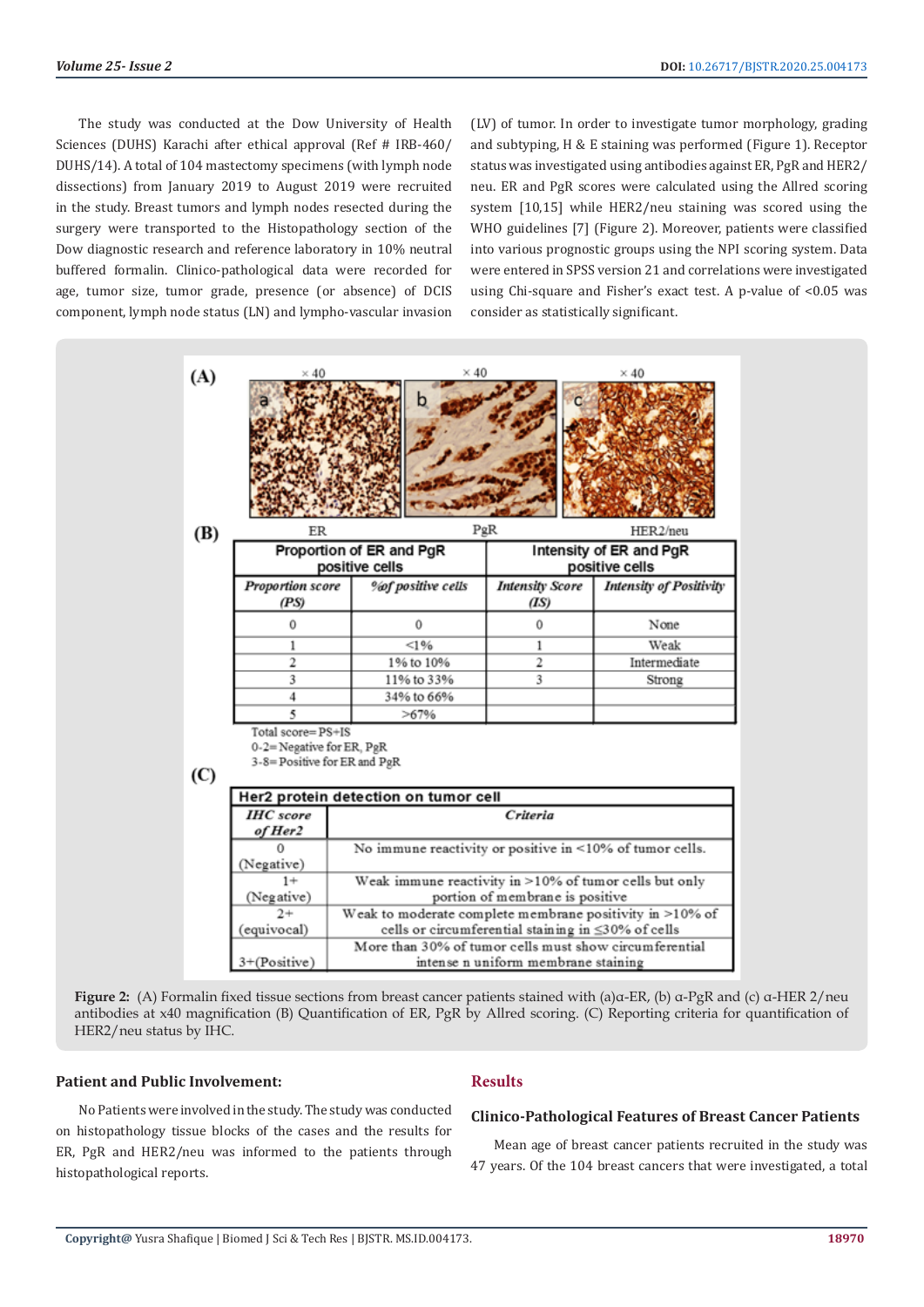of 9 (8.7%) were ≤2cm, 56 (53.8%) were 2-5cm and 39 (37.5) were >5cm in size (Table 1). Histologically, 06 (6%) tumors were IDC-I, 76 (73%) were IDC-II and 22 (21%) were IDC-III. DCIS component was absent in a total of 73 (70.1%) tumors, <5% in 14 (13.5%) tumors, 5-10% in 13 (12.5%) tumors and >10% in 4 (3.9%) tumors. Examination of lymph nodes resected during mastectomy showed that 38 (36.5%) tumors did not metastasize to local lymph nodes, 23 (22.1%) tumors involved 1-3 lymph nodes and 43 (41.4%) tumors involved >3 lymph nodes. Lympho-vascular invasion (LV) of tumor cells was seen in a total of 42 (40%) patients while 62 (59%) patients were negative for LV invasion (Table 1).

**Table 1:** Clinico-pathological parameters of breast cancer tissues  $(n=104)$ .

| Parameter             | N(%)       |  |  |
|-----------------------|------------|--|--|
| Tumor size            |            |  |  |
| <2cm                  | $9(8.7\%)$ |  |  |
| $2-5cm$               | 56(53.8%)  |  |  |
| >5cm                  | 39(37.5%)  |  |  |
| <b>DCIS</b> component |            |  |  |
| $< 5\%$               | 14 (13.5%) |  |  |
| 5-10%                 | 13 (12.5%) |  |  |

| $4(3.9\%)$ |  |  |
|------------|--|--|
| 73 (70.1%) |  |  |
|            |  |  |
| 38(36.5%)  |  |  |
| 23(22.1%)  |  |  |
| 43(41.4%)  |  |  |
|            |  |  |
| 42(40%)    |  |  |
| 62(59%)    |  |  |
|            |  |  |

#### **ER, PgR and HER2/neu Expression in Breast Cancers**

Of the 104 cancers that we investigated, a total of 27 (25%) were triple negative (ER-, PgR-, HER2/neu), 16 (15%) showed only HER2/neu expression, 37 (35.5%) were Luminal A (ER+ and PgR+) and 24 (23%) were Luminal B (ER+, PgR+ , HER2/neu+). Triple negative cases as well as ER, PgR positive tumors were most common in the patients aged 40-49 years (Figure 3). Tumors which were positive only for HER2/neu were most common in patients aged 50-59 years while Luminal B cases (ER+, PgR+ and HER2/ neu+) were almost equally distributed across the age bracket of 30- 59 years.



**Figure 3:** Distribution of ER, PgR and HER2 expression according to age and NPI score. (A) Distribution of age in years according to receptor status of breast cancer. (B) Distribution of receptor status in different NPI based prognostic sub- groups. ER= estrogen receptor; PgR=progesterone receptor; HER2= human epidermal growth factor receptor; NPI=Nottingham prognostic index.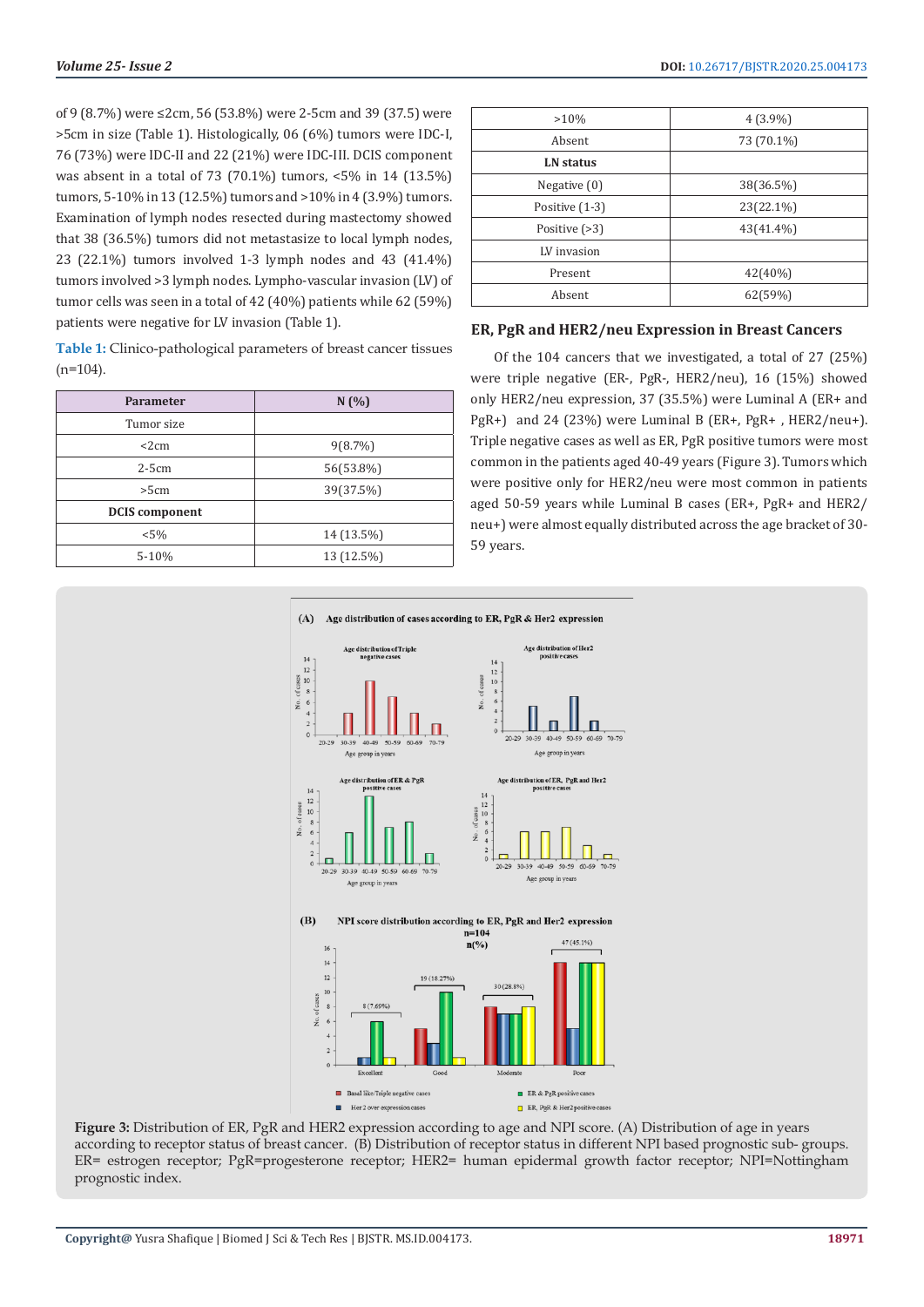# **NPI classification of breast tumors and patient prognosis**

The NPI scoring of tumors showed a total of 47 (45.1%) patients with poor, 19 (18.27%) with good, 30 (28.8%) with moderate and 8 (7.69%) with excellent prognosis tumors (Figure 3).

# **Correlation of ER, PgR and Her2 expression with clinic-pathological parameters and NPI scores**

Expression of ER and PgR correlated significantly with tumor grades (Table 2). IDC-I and IDC-II tumours were by-enlarge ER and PgR positive, whereas majority of IDC III tumors were ER and PgR negative. HER2/neu expression did not correlate significantly with tumor grades. Moreover, no significant association was noted between ER, PgR, HER2/neu expression between tumor size and lymph node status (Table 2). We also correlated ER, PgR and HER2/neu expression with different prognostic groups (as per NPI scoring). Of the 37 ER, PgR positive tumors a total of 14 were poor, 10 were good, 7 were moderate and 6 were excellent prognostic tumors. Of the 16 tumors that expressed only HER2/neu a total of 5 were poor, 3 were good, 7 were moderate and 1 were excellent prognostic tumors. Of the 27 basal/ triple negative tumors, a total of 14 were poor, 5 were good, 8 were moderate and 0 were excellent prognostic tumors.

| <b>Parameters</b>   | <b>ER</b> status |                 | <b>PgR</b> status |                 | HER2/neu status |                 |
|---------------------|------------------|-----------------|-------------------|-----------------|-----------------|-----------------|
|                     | <b>Positive</b>  | <b>Negative</b> | <b>Positive</b>   | <b>Negative</b> | <b>Positive</b> | <b>Negative</b> |
| <b>Tumor Size</b>   |                  |                 |                   |                 |                 |                 |
| $<$ 2 $cm$          | 6                | 3               | 6                 | 3               | 5               | 3               |
| $2-5cm$             | 33               | 23              | 31                | 25              | 20              | 36              |
| >5cm                | 19               | 20              | 15                | 24              | 15              | 24              |
|                     | $p =$            | 0.485           | $p =$             | 0.156           | $p =$           | 0.347           |
| <b>Tumor Grade</b>  |                  |                 |                   |                 |                 |                 |
| $IDC-I$             | 5                | $\mathbf{1}$    | 5                 | $\mathbf{1}$    | $\overline{2}$  | 4               |
| $IDC-II$            | 48               | 28              | 43                | 33              | 29              | 46              |
| IDC-III             | 5                | 17              | 4                 | 18              | 9               | 13              |
|                     | $p =$            | 0.001           | $p =$             | 0.002           | $p =$           | 0.943           |
| <b>Nodal Status</b> |                  |                 |                   |                 |                 |                 |
| $\boldsymbol{0}$    | 21               | 17              | 19                | 19              | 13              | 24              |
| $1 - 3$             | 14               | 9               | 12                | 11              | 9               | 14              |
| >3                  | 23               | 20              | 21                | 22              | 18              | 25              |
|                     | $p = 0.845$      | $p = 0.967$     | $p = 0.827$       |                 |                 |                 |

**Table 2:** Correlation of ER, PgR and HER2/neu with different parameters.

# **Discussion**

Breast tumor is the most common malignancy in females and its prognosis depends on many clinic pathologic parameters like age, histologic type, grade, lymph node status, tumor size and receptor status, the last being the most important prognostic marker as it effects the 5 year survival rate, mortality rate and disease free survival [19]. Breast cancer biology and the associated clinicopathological features show varied patterns in various parts of the world – probably due to varying genetic and environmental factors [4-6]. It is therefore extremely important to investigate breast cancer biology in geographically distinct populations in order to better understand the underlying carcinogenic mechanisms/events and to improvise the currently available diagnostic, therapeutic and prognostic approach. Alarmingly, our data show a total of 27 (25%) patients with triple negative cancers (ER,PgR-, HER2/neu-) and most of these patients were 40-50 years of age. These data are in agreement with the literature which reports increased number of triple negative breast cancers in African patients at younger age compared to the patients in western countries, where 15% of the cancers are triple negative [7,8,16-19].

Moreover, data from other Asian countries including China, India, Malaysia and Indonesia, demonstrate that Asian females usually present to the clinics with higher tumor grade compared to the Western world [20,21]. Patients with triple negative and poor prognosis tumors are challenging to manage as there are illdefined therapeutic options available [22,23]. Increased number of triple negative tumors and tumors with poor prognosis (as per the NPI scoring), particularly at an early age, in Pakistani population is therefore an alarming finding that needs to be reported and addressed accordingly. In our study, majority of the low-grade tumors (IDC-I and IDC-II) expressed ER and PgR while majority of the high grade tumors (IDC-III) did not express these receptors. These findings are in line with the available literature where ER and PgR expression has been linked to a better prognosis (and lower tumor grades). Intriguingly, we did not see any correlation between HER2/neu expression and tumor grades, tumor size and lymph node status. This finding is in stark contrast to several reports where HER2/neu expression has been significantly correlated with tumor size, higher grade and positive LN status [14,24,25]. However, use of IHC in order to assess HER2/neu expression itself is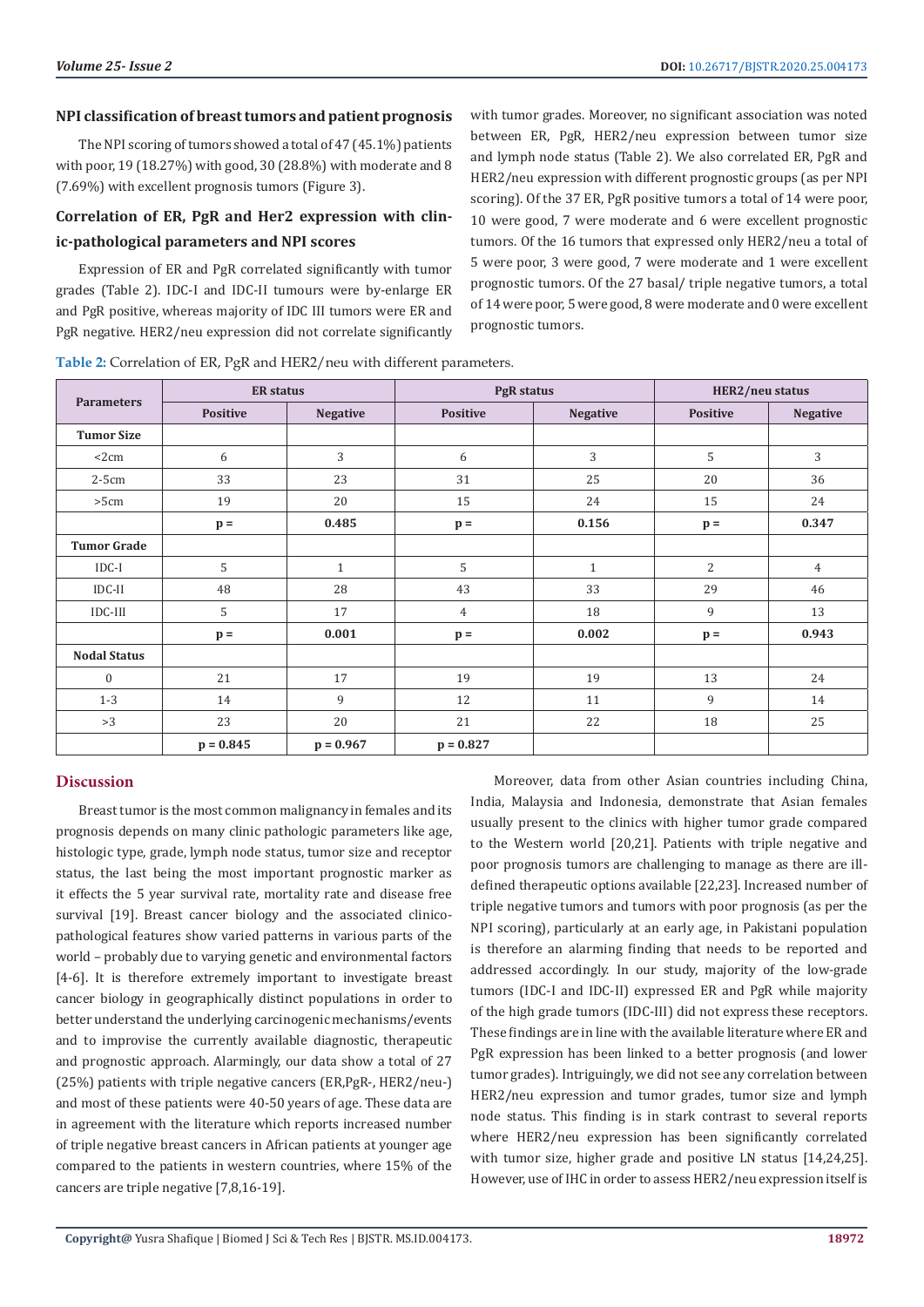a debatable issue. Therefore, it would have been more confirmatory if these samples could also be investigated using Flourescent insitu hybridization (FISH). Taken together, we highlight alarming findings in breast cancer patients from Pakistan i.e, increased triple negative tumors, patients with poor prognosis at the time of clinical presentation and early onset of breast tumors that demand further investigation.

#### **Key message**

Breast cancer is the most common tumor in females globally and ranks as first in our country Pakistan. The diagnosis and prognosis of breast cancer depends on hormone receptor and HER2/neu status. The expression of these receptors and clinic pathologic parameters differ in various ethnic population of world. In this context, it becomes highly relevant to investigate tumor biology in our population in order to devise appropriate diagnostic, therapeutic and prognostic approaches. Our study suggests that in Pakistan there is increased number of triple negative tumors and most patients present at the time of poor prognosis, so this demands further investigation.

#### **Author contribution**

Dr. Bushra Sikandar: Substantial contributions to conception and design, Acquisition of data, analysis and interpretation of data, Drafting the article, Revision of article for important intellectual content, final approval of version to be published. Dr Yusra Shafique: Substantial contributions to conception and design, Acquisition of data, analysis and interpretation of data, Drafting the article, Revision of article for important intellectual content, final approval of version to be published. Dr. Uzma Bukhari: Revision of article for important intellectual content, final approval of version to be published. Dr. Sidra Memon: Revision of article for important intellectual content, final approval of version to be published.

#### **Funding**

Self-funded.

#### **Conflicts of Interest**

None.

# **Ethics Approval**

Ethics approval was provided by Institutional Review Board.

#### **Provenance and Peer review**

Not commissioned.

#### **Data Sharing Statement**

There are no additional data available.

#### **References**

1. [Bray F, Ferlay J, Soerjomataram I, Siegel RL, Torre LA, et al. \(2018\) Global](https://www.ncbi.nlm.nih.gov/pubmed/30207593)  [cancer statistics 2018: GLOBOCAN estimates of incidence and mortality](https://www.ncbi.nlm.nih.gov/pubmed/30207593)  [worldwide for 36 cancers in 185 countries. CA: a cancer journal for](https://www.ncbi.nlm.nih.gov/pubmed/30207593)  [clinicians 68\(6\): 394-424.](https://www.ncbi.nlm.nih.gov/pubmed/30207593)

- 2. [Ferlay J, Soerjomataram I, Ervik M, Dikshit R, Eser S, et al. \(2016\)](https://www.researchgate.net/publication/304460791_GLOBOCAN_2012_v10_cancer_incidence_and_mortality_worldwide_IARC_cancer_base_no_11_Internet_International_Agency_for_Research_on_Cancer_Lyon) [GLOBOCAN 2012 v1. 0, cancer incidence and mortality worldwide: IARC](https://www.researchgate.net/publication/304460791_GLOBOCAN_2012_v10_cancer_incidence_and_mortality_worldwide_IARC_cancer_base_no_11_Internet_International_Agency_for_Research_on_Cancer_Lyon) [CancerBase No. 11. Lyon, France: International agency for research on](https://www.researchgate.net/publication/304460791_GLOBOCAN_2012_v10_cancer_incidence_and_mortality_worldwide_IARC_cancer_base_no_11_Internet_International_Agency_for_Research_on_Cancer_Lyon) [cancer.](https://www.researchgate.net/publication/304460791_GLOBOCAN_2012_v10_cancer_incidence_and_mortality_worldwide_IARC_cancer_base_no_11_Internet_International_Agency_for_Research_on_Cancer_Lyon)
- 3. [Sarwar MR, Saqib A \(2017\) Cancer prevalence, incidence and mortality](https://www.tandfonline.com/doi/full/10.1080/2331205X.2017.1288773) [rates in Pakistan in 2012. Cogent Medicine 4\(1\): 1288773.](https://www.tandfonline.com/doi/full/10.1080/2331205X.2017.1288773)
- 4. [Formenti SC AA, Love SM \(2012\) Global Breast Cancer: The Lessons to](https://www.hindawi.com/journals/ijbc/2012/249501/) [Bring Home. International journal of breast cancer.](https://www.hindawi.com/journals/ijbc/2012/249501/)
- 5. [Seyed Houssein Mousavi Jarrrahi, Amir Kasaeian, Kamyar Mansori,](https://www.ncbi.nlm.nih.gov/pubmed/24102030) [Mehdi Ranjbaran, Mahmoud Khodadost, et al. \(2013\) Addressing the](https://www.ncbi.nlm.nih.gov/pubmed/24102030) [Younger Age at Onset in Breast Cancer Patients in Asia: An Age-Period-](https://www.ncbi.nlm.nih.gov/pubmed/24102030)[Cohort Analysis of Fifty Years of Quality Data from the International](https://www.ncbi.nlm.nih.gov/pubmed/24102030) [Agency for Research on Cancer. ISRN Oncology 2013: 429862.](https://www.ncbi.nlm.nih.gov/pubmed/24102030)
- 6. [Thiygarajan M, Navrathan N, Mohanapriya T, Kumar A, Singh B, et al.](https://www.ijsurgery.com/index.php/isj/article/view/763) [\(2016\) Correlation between estrogen receptor, progesterone receptor,](https://www.ijsurgery.com/index.php/isj/article/view/763) [HER-2/neu status and other prognostic factors in carcinoma breast in](https://www.ijsurgery.com/index.php/isj/article/view/763) [Indian population. International Surgery Journal 2\(4\): 515-522.](https://www.ijsurgery.com/index.php/isj/article/view/763)
- 7. [Koyuncuer A \(2018\) Correlation of Her2 Status with hormone receptors](https://www.researchgate.net/publication/328562736_CORRELATION_OF_HER2_STATUS_WITH_HORMONE_RECEPTORS_ESTROGEN_PROGESTERONE_RECEPTORS_AND_HISTOPATHOLOGIC_FEATURES_IN_INVASIVE_BREAST_CARCINOMAS_A_STUDY_ON_117_CONSECUTIVE_PATIENTS) [estrogen, progesterone receptors and histopathologic features in](https://www.researchgate.net/publication/328562736_CORRELATION_OF_HER2_STATUS_WITH_HORMONE_RECEPTORS_ESTROGEN_PROGESTERONE_RECEPTORS_AND_HISTOPATHOLOGIC_FEATURES_IN_INVASIVE_BREAST_CARCINOMAS_A_STUDY_ON_117_CONSECUTIVE_PATIENTS) [invasive breast carcinomas: A study on 117 consecutive patients. Acta](https://www.researchgate.net/publication/328562736_CORRELATION_OF_HER2_STATUS_WITH_HORMONE_RECEPTORS_ESTROGEN_PROGESTERONE_RECEPTORS_AND_HISTOPATHOLOGIC_FEATURES_IN_INVASIVE_BREAST_CARCINOMAS_A_STUDY_ON_117_CONSECUTIVE_PATIENTS) [medica mediterranea 34\(6\): 1943-1948.](https://www.researchgate.net/publication/328562736_CORRELATION_OF_HER2_STATUS_WITH_HORMONE_RECEPTORS_ESTROGEN_PROGESTERONE_RECEPTORS_AND_HISTOPATHOLOGIC_FEATURES_IN_INVASIVE_BREAST_CARCINOMAS_A_STUDY_ON_117_CONSECUTIVE_PATIENTS)
- 8. [Amirikia KC, Mills P, Bush J, Newman LA \(2011\) Higher population](https://www.ncbi.nlm.nih.gov/pubmed/21656753)[based incidence rates of triple-negative breast cancer among young](https://www.ncbi.nlm.nih.gov/pubmed/21656753) [African American women: Implications for breast cancer screening](https://www.ncbi.nlm.nih.gov/pubmed/21656753) [recommendations. Cancer 117\(12\): 2747-2753.](https://www.ncbi.nlm.nih.gov/pubmed/21656753)
- 9. Gamit A, Galani V, Vithlani N (2018) Analysis of Prognostic Factors in Early Stage and Locally Advanced Breast Cancer.
- 10. [GV \(2012\) The current state of breast cancer classification. Annals of](https://www.ncbi.nlm.nih.gov/pubmed/22987963) [Oncology. Annals of Oncology 27: 207-210.](https://www.ncbi.nlm.nih.gov/pubmed/22987963)
- 11. (2014) Surgical Pathology Cancer Case Summary.
- 12. [Galea MH BR, Elston CE, Ellis IO \(1992\) The Nottingham prognostic](https://www.ncbi.nlm.nih.gov/pubmed/1391987) [index in primary breast cancer. Breast cancer research and treatment](https://www.ncbi.nlm.nih.gov/pubmed/1391987) [22: 207-209.](https://www.ncbi.nlm.nih.gov/pubmed/1391987)
- 13. [Rakha EA SD, Lemetre C, Green AR, Powe DG, Nolan CC, et al. \(2014\)](https://www.researchgate.net/publication/260717313_Nottingham_Prognostic_Index_Plus_NPI_a_modern_clinical_decision_making_tool_in_breast_cancer) [Nottingham prognostic index plus \(npi+\): a modern clinical decision](https://www.researchgate.net/publication/260717313_Nottingham_Prognostic_Index_Plus_NPI_a_modern_clinical_decision_making_tool_in_breast_cancer)[making tool in breast. Br J Cancer 7: 1688-1697.](https://www.researchgate.net/publication/260717313_Nottingham_Prognostic_Index_Plus_NPI_a_modern_clinical_decision_making_tool_in_breast_cancer)
- 14. [Onitilo AA EJ, Greenlee RT, Mukesh BN \(2009\) Breast cancer subtypes](https://www.ncbi.nlm.nih.gov/pubmed/19574486) [based on ER/PR and Her2 expression: comparison of clinicopathologic](https://www.ncbi.nlm.nih.gov/pubmed/19574486) [features and survival. Clin Med Res 7: 4-13.](https://www.ncbi.nlm.nih.gov/pubmed/19574486)
- 15. [Azam M, Qureshi Asim, Samina Mansoor \(2009\) Comparison of Estrogen](https://www.ncbi.nlm.nih.gov/pubmed/20361669) [receptors, Progesterone receptors and HER-2/neu Expression between](https://www.ncbi.nlm.nih.gov/pubmed/20361669) [Primary and Metastatic Breast Carcinoma. JPMA 59: 736-740.](https://www.ncbi.nlm.nih.gov/pubmed/20361669)
- 16. [Allred DC \(2010\) ASCO/CAP Guidline Recommendation for IHC Testing](https://www.ncbi.nlm.nih.gov/pmc/articles/PMC3073033/) [of ER and PgR in Breast Cancer. Arcg Pathol Lab Med 134: 907-922.](https://www.ncbi.nlm.nih.gov/pmc/articles/PMC3073033/)
- 17. [Goud KI, Dayakar Seetha, Vijayalaxmi K, Babu SJ, Reddy P VA \(2012\)](https://www.ncbi.nlm.nih.gov/pubmed/22561616) [Evaluation of HER2/neu status in breast cancer specimens using](https://www.ncbi.nlm.nih.gov/pubmed/22561616) [immunohistochemistry \(IHC\) & fluorescence in-situ hybridization](https://www.ncbi.nlm.nih.gov/pubmed/22561616) [\(FISH\) assay. Indian J Med 135: 312-317.](https://www.ncbi.nlm.nih.gov/pubmed/22561616)
- 18. (2015) Triple-Negative Breast Cancer.
- 19. [Akbar A, Mudassir G, Abid M, Naveed H, Majeed M, et al. \(2018\)](https://www.journalrmc.com/index.php/JRMC/article/view/953) [Correlation of Molecular Subtypes with Clinico Correlation of Molecular](https://www.journalrmc.com/index.php/JRMC/article/view/953) [Subtypes with Clinico Correlation of Molecular Subtypes with Clinico](https://www.journalrmc.com/index.php/JRMC/article/view/953) [Correlation of Molecular Subtypes with Clinico Correlation of Molecular](https://www.journalrmc.com/index.php/JRMC/article/view/953) [Subtypes with Clinico Correlation of Molecu. Journal of Rawalpindi](https://www.journalrmc.com/index.php/JRMC/article/view/953) [Medical College 3: 318-321.](https://www.journalrmc.com/index.php/JRMC/article/view/953)
- 20. [Tasneem S, Naseer F, Shahid S, Nasreen S, Khan MM, et al. \(2012\) A](https://www.researchgate.net/publication/290052065_A_study_of_prognostic_markers_and_stage_of_presentation_of_breast_cancer_in_southern_region_of_Khyber_Pakhtunkhwa_Pakistan) [study of prognostic markers and stage of presentation of reast cancer in](https://www.researchgate.net/publication/290052065_A_study_of_prognostic_markers_and_stage_of_presentation_of_breast_cancer_in_southern_region_of_Khyber_Pakhtunkhwa_Pakistan) [southern region of khyber pakhtunkhwa, Pakistan 20: 63-66.](https://www.researchgate.net/publication/290052065_A_study_of_prognostic_markers_and_stage_of_presentation_of_breast_cancer_in_southern_region_of_Khyber_Pakhtunkhwa_Pakistan)
- 21. [Kamil M, Khalid I, Hashim H, Biswas M, Kaur G, et al. \(2012\) Association](https://www.ncbi.nlm.nih.gov/pubmed/20392401) [of carcinoma breast: grade and estrogen progesterone receptor](https://www.ncbi.nlm.nih.gov/pubmed/20392401) [expression. J Coll Physicians Surg Pak 20\(4\): 250-252.](https://www.ncbi.nlm.nih.gov/pubmed/20392401)